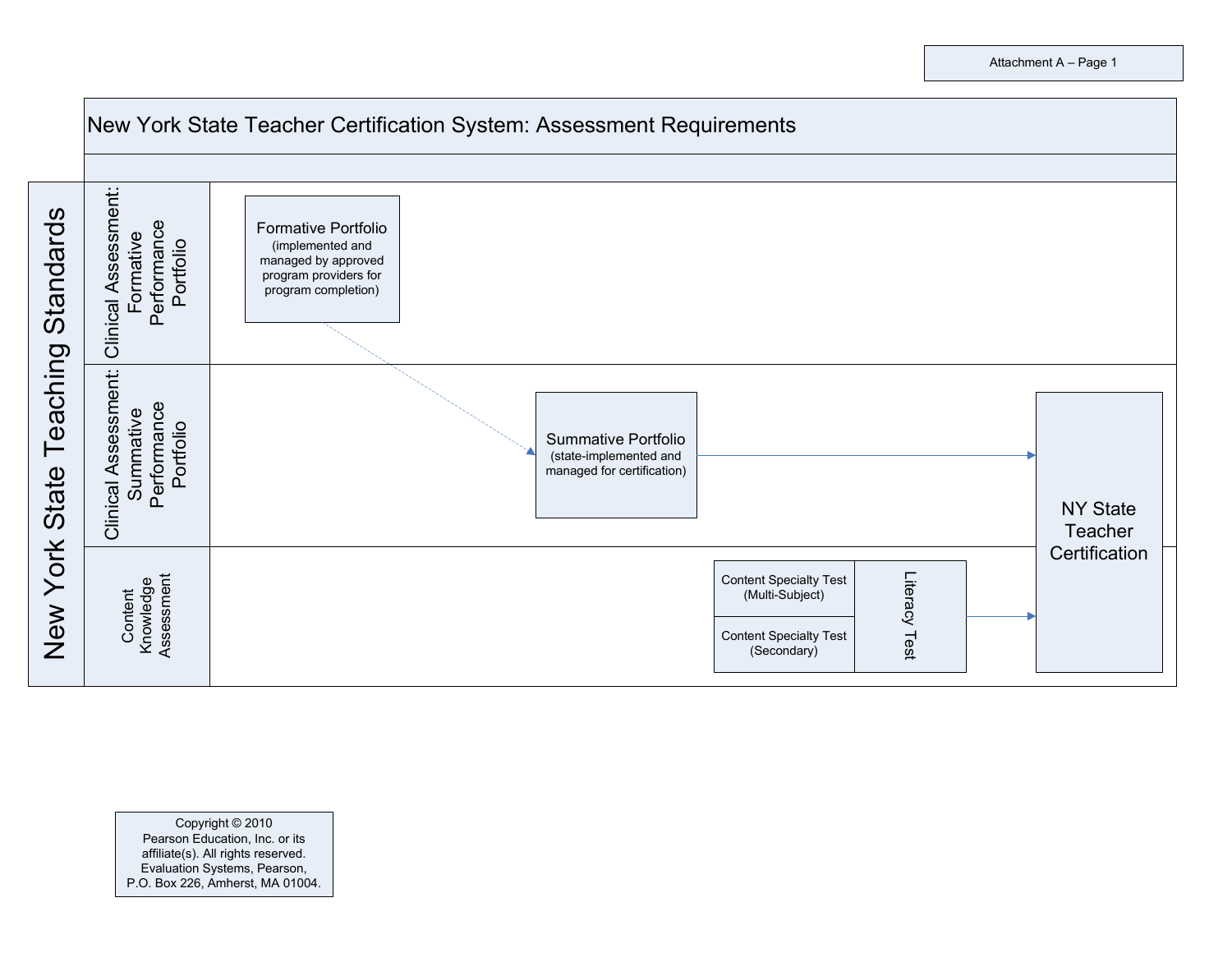DRAFT NY Teaching Standards – Portfolio Assessment Alignment Example Presented of Standard IV: Element IV.3 Standards - Portfolio Alignment Attachment A – Page 2

Standard I: Knowledge of **Students** 

Teachers demonstrate knowledge of how students develop and learn and how to support development and learning for all students.

Standard II: Understanding and Organizing Content for **Student Learning** 

Teachers demonstrate knowledge of the content they teach and how to organize and present content in ways that ensure learning for all students.

Standard III: Instructional Planning and Design

Teachers plan effective, data-driven instruction that advances learning for each student.

# **Standard IV: Instructional Delivery**

Teachers deliver instruction that engages students and promotes each student's achievement of learning goals.

#### Standard V: Learning **Environment**

Teachers create a learning environment that promotes achievement and growth for all students.

Standard VI: Assessment

Teachers use multiple assessment techniques to monitor student progress, evaluate instructional effectiveness, and modify instruction.

Standard VII: Professional Development and **Collaboration** 

Teachers assume responsibility for their professional growth, performance, interactions, and involvement in the learning community.

Element IV.1: Teachers use research-based practices to deliver instruction that motivates and engages students in learning.

Element IV.2: Teachers communicate clearly and accurately and use questioning and discussion to promote student engagement and learning.

Element IV.3: Teachers meet diverse learning needs and modify instruction using a variety of strategies, resources, and technologies.

Element IV.4: Teachers promote learning and higherorder thinking by engaging students in inquiry and problem solving in authentic contexts.

Element IV.5. Teachers provide instruction that supports all students' cognitive, social, emotional, and personal development.

Element IV.6: Teachers provide students with ongoing feedback on their performance and adjust lessons in response to student engagement and performance.

Performance Outcome with Example of Observable Behavior/Skills Uses appropriate technologies to support and enhance differentiated instruction.

Performance Outcome with Example of Observable Behavior/Skills

Integrates technology into differentiated student work **assignments** 

Performance Outcome with Example of Observable Behavior/Skills

Selects instructional approaches that provide students with opportunities to use different performance modes

### Candidates submit portfolios that may include: - Content- and grade level- specific lesson plans that use technology to enhance

Assessed by Portfolio:

**instruction** - Video-recorded classroom activity featuring the use of technology by teachers and students - Reflective journal entries evaluating the effectiveness of technology in achieving defined lesson outcomes, including

ideas for improvement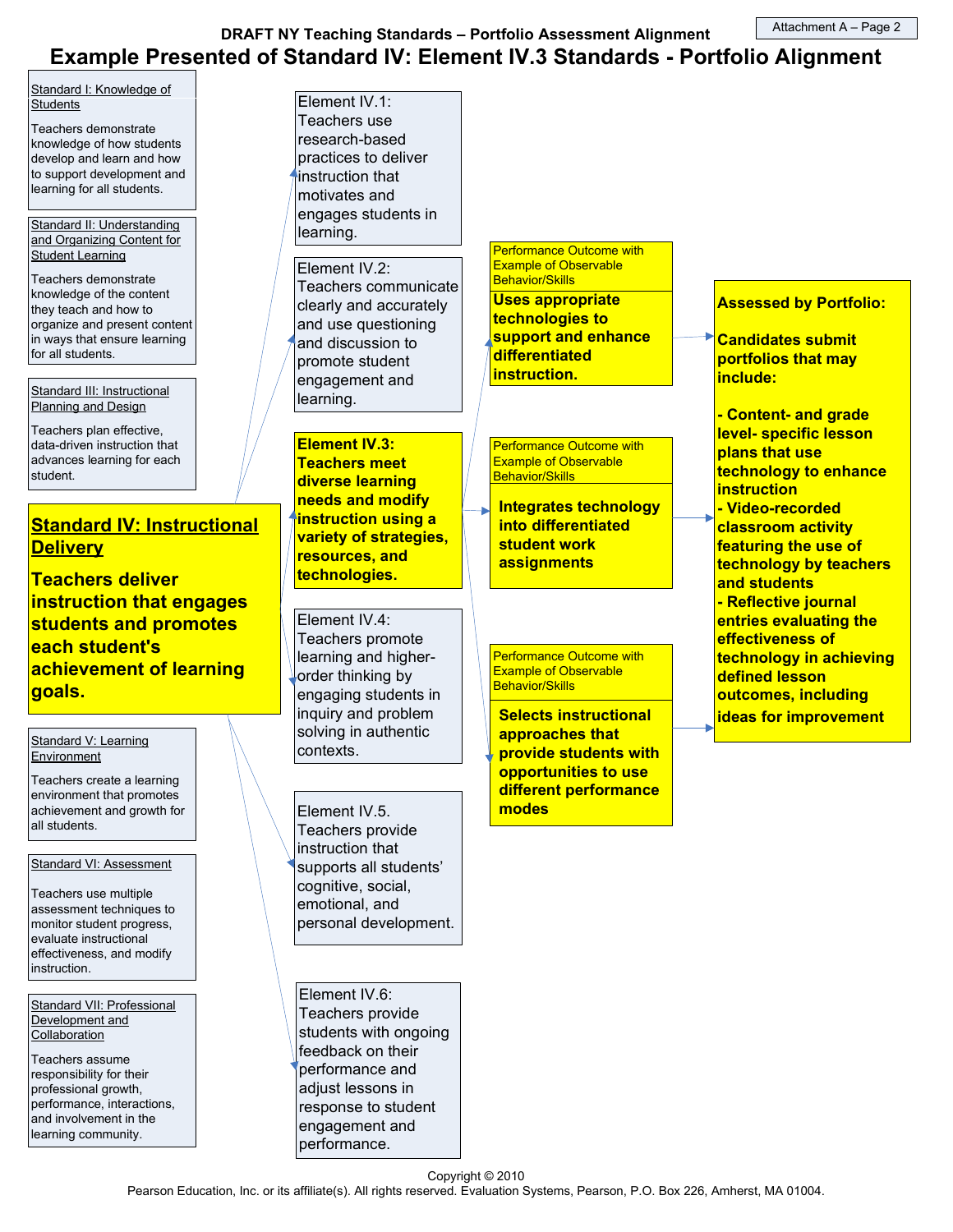

Copyright © 2010 Pearson Education, Inc. or its affiliate(s). All rights reserved. Evaluation Systems, Pearson, P.O. Box 226, Amherst, MA 01004.